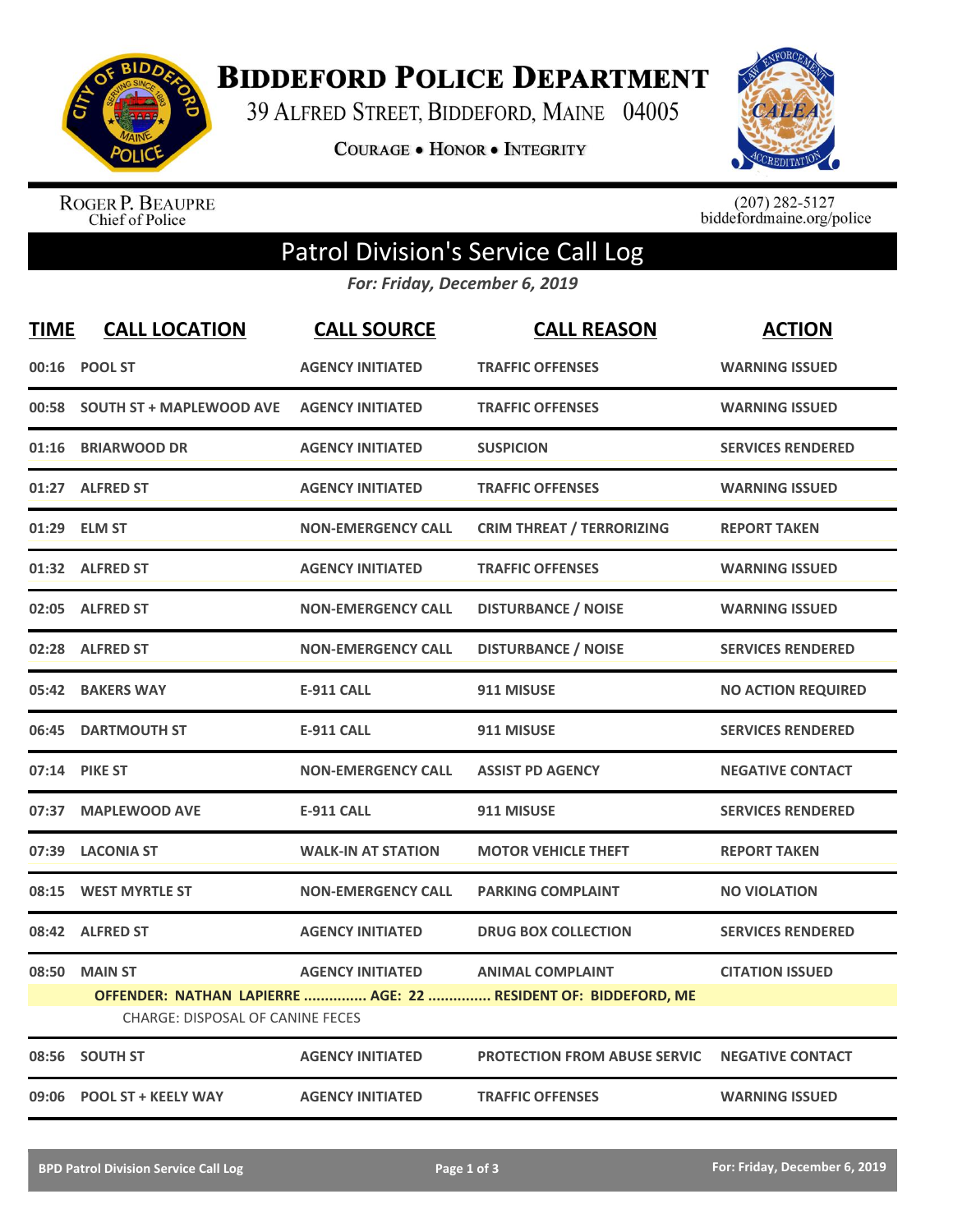| <b>TIME</b> | <b>CALL LOCATION</b>                                | <b>CALL SOURCE</b>                                                            | <b>CALL REASON</b>                                                                   | <b>ACTION</b>                |
|-------------|-----------------------------------------------------|-------------------------------------------------------------------------------|--------------------------------------------------------------------------------------|------------------------------|
|             | 09:08 SOUTH ST                                      | <b>AGENCY INITIATED</b>                                                       | <b>PAPERWORK</b>                                                                     | <b>PAPERWORK SERVED</b>      |
|             | 09:38 CLIFFORD ST                                   | <b>E-911 CALL</b>                                                             | <b>DOMESTIC COMPLAINTS</b>                                                           | <b>REPORT TAKEN</b>          |
|             | 10:00 GREEN ST                                      | <b>NON-EMERGENCY CALL</b>                                                     | <b>CHECK WELFARE</b>                                                                 | <b>CALL TRANSFERRED</b>      |
|             | 10:06 HILL ST                                       | <b>AGENCY INITIATED</b>                                                       | <b>SUSPICION</b>                                                                     | <b>SERVICES RENDERED</b>     |
|             | 10:48 HILL ST                                       | <b>E-911 CALL</b>                                                             | 911 MISUSE                                                                           | <b>SERVICES RENDERED</b>     |
|             | 11:14 ALFRED ST                                     | <b>OTHER</b>                                                                  | <b>ALL OTHER</b>                                                                     | <b>REPORT TAKEN</b>          |
|             | 11:16 MT VERNON ST                                  | <b>NON-EMERGENCY CALL</b>                                                     | <b>PARKING COMPLAINT</b>                                                             | <b>SERVICES RENDERED</b>     |
|             | 12:30 SOUTH ST                                      | <b>AGENCY INITIATED</b>                                                       | <b>ARTICLES LOST/FOUND</b>                                                           | <b>REFERRED OTHER AGENCY</b> |
|             | 13:09 OAK ST                                        | <b>NON-EMERGENCY CALL</b>                                                     | <b>PARKING COMPLAINT</b>                                                             | <b>NO VIOLATION</b>          |
|             | 13:24 ALFRED ST                                     | <b>NON-EMERGENCY CALL</b>                                                     | <b>ARTICLES LOST/FOUND</b>                                                           | <b>SERVICES RENDERED</b>     |
|             | 13:49 ALFRED ST                                     | <b>NON-EMERGENCY CALL</b><br>CHARGE: THEFT BY UNAUTHORIZED TAKING OR TRANSFER | <b>THEFT</b><br>OFFENDER: SHAWN RYAN KINNEAVY  AGE: 36  RESIDENT OF: SOMERSWORTH, NH | <b>ARREST(S) MADE</b>        |
|             | 14:03 HILL ST                                       | <b>AGENCY INITIATED</b>                                                       | <b>DISABLED VEHICLE</b>                                                              | <b>NO ACTION REQUIRED</b>    |
|             | 14:08 ALFRED ST                                     | <b>E-911 CALL</b>                                                             | <b>FIGHTS</b>                                                                        | <b>SERVICES RENDERED</b>     |
|             | 15:07 HAZEL ST                                      | <b>NON-EMERGENCY CALL</b>                                                     | <b>ASSAULT</b>                                                                       | <b>REPORT TAKEN</b>          |
|             | 15:27 CLIFFORD ST + CLEAVES ST                      | <b>AGENCY INITIATED</b>                                                       | <b>JUVENILE OFFENSES</b>                                                             | <b>SERVICES RENDERED</b>     |
|             | 16:09 ALFRED ST                                     | <b>NON-EMERGENCY CALL</b>                                                     | <b>COURT ORDERED CHECK IN</b>                                                        | <b>SERVICES RENDERED</b>     |
|             | 16:13 ALFRED ST + MEDICAL CENTER D AGENCY INITIATED |                                                                               | <b>TRAFFIC OFFENSES</b>                                                              | <b>WARNING ISSUED</b>        |
|             | 16:13 SOUTH ST                                      | <b>WALK-IN AT STATION</b>                                                     | <b>VIOL PROTECTION FROM ABUSE</b>                                                    | <b>REPORT TAKEN</b>          |
|             | 16:26 ALFRED ST + MAINE TPKE                        | <b>AGENCY INITIATED</b>                                                       | <b>TRAFFIC OFFENSES</b>                                                              | <b>WARNING ISSUED</b>        |
|             | <b>16:43 MEDICAL CENTER DR</b>                      | E-911 CALL                                                                    | 911 MISUSE                                                                           | <b>NO ACTION REQUIRED</b>    |
|             | 16:57 ALFRED ST                                     | <b>WALK-IN AT STATION</b>                                                     | <b>COURT ORDERED CHECK IN</b>                                                        | <b>SERVICES RENDERED</b>     |
|             | <b>16:58 MAIN ST</b>                                | <b>NON-EMERGENCY CALL</b>                                                     | <b>DISTURBANCE / NOISE</b>                                                           | <b>GONE ON ARRIVAL</b>       |
|             | 17:08 NEWTOWN RD                                    | <b>NON-EMERGENCY CALL</b>                                                     | <b>DOMESTIC COMPLAINTS</b>                                                           | <b>REPORT TAKEN</b>          |
|             | 17:41 ALFRED ST                                     | <b>AGENCY INITIATED</b>                                                       | <b>TRAFFIC OFFENSES</b>                                                              | <b>WARNING ISSUED</b>        |
|             | <b>18:30 BRADBURY ST</b>                            | <b>NON-EMERGENCY CALL</b>                                                     | <b>DISTURBANCE / NOISE</b>                                                           | <b>WARNING ISSUED</b>        |